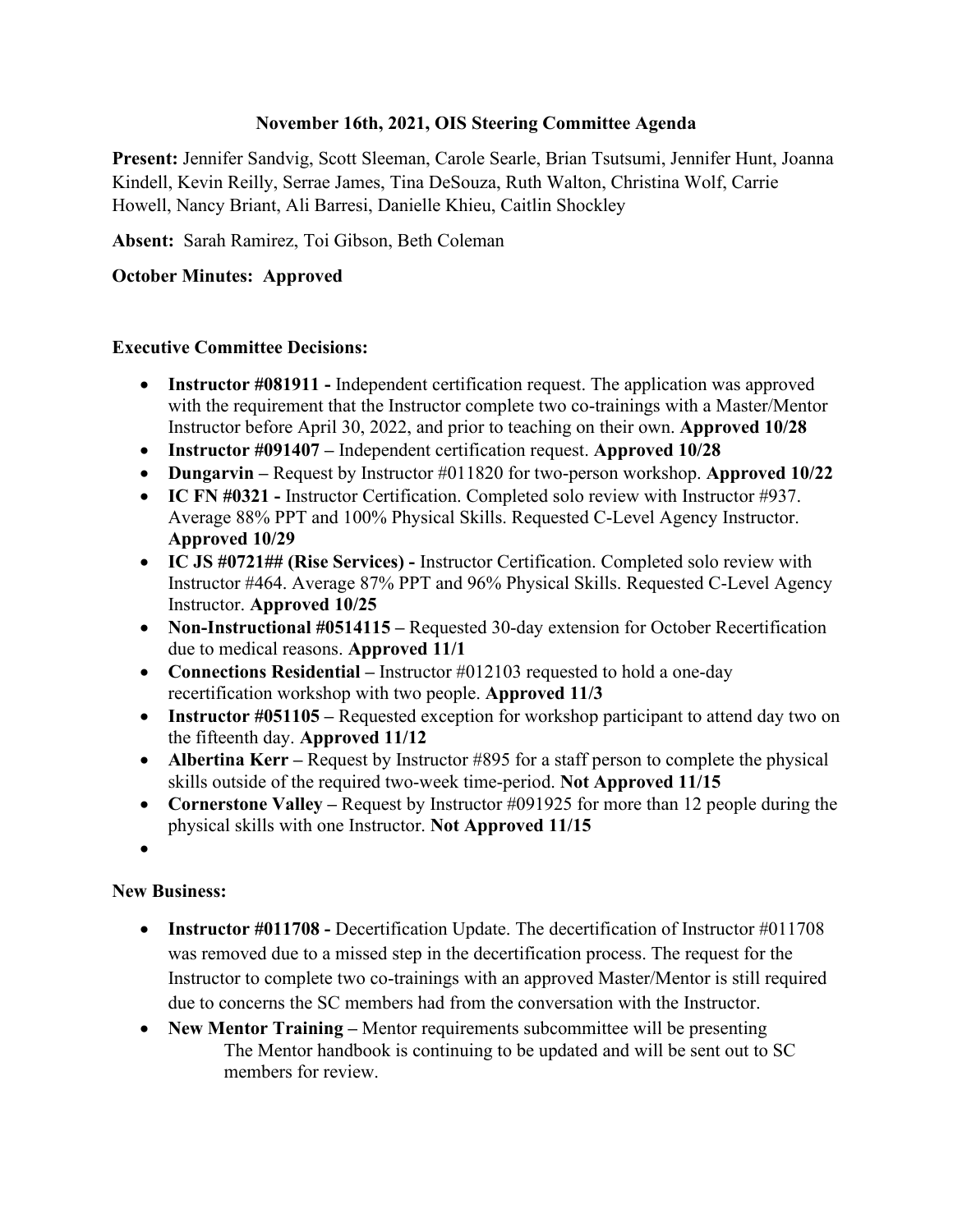• **Cornerstone Valley** – Instructor #907 notified OIS that staff person, MM, was being decertified due to physical abuse.

The OIS SC acknowledged the decertification

• **Cornerstone Valley** – Instructor #907 notified OIS that staff person, JE, was being decertified due to physical abuse

The OIS SC acknowledged the decertification

• **IC TP #0521##** (Thriving Lives Care) **–** Candidate Decertification. Candidacy ends on 11/30/2021. Candidate asked about an extension but did not submit a letter as of 11/15.

Motion to decertify Instructor Candidate as of 12/1

Motion – Christine Wolf

Second – Danielle Khieu

Unanimous

• **IC DW #0521## (**Independent**) -** Instructor Candidate Extension Request. Candidacy ends on 11/30/2021. An Observation was completed on 8/9 & 8/10. The Candidate provided a written response for not meeting the 6-month time frame. Requesting 90-day extension to complete candidacy.

Motion to extend Instructor Candidacy until February 2022.

Motion – Carrie Howell

Second – Jennifer Hunt

- Unanimous
- **Non-Instructional #1019005** Did not complete October Recertification 2021. An email was sent by OIS on 11/1 with no response.

Motion to decertify Non-Instructional Behavior Professional #1019005 as of 11/16/2022 Motion – Danielle Khieu Second – Kevin Reilly

- Unanimous
- **Non-Instructional #830N** Resigning as Non-Instructional Behavior Professional as of 11/5/2021

OIS-SC acknowledges the resignation.

• **IC KH #0721## (Rise Services, Portland)** – Requesting Solo Review. Module 1 – 90%, Module 3 – 90%, Module 5 – 90%, Module 6 – 90%, Module 7 – 90%, 54/57 Physical Skills with Instructor #051105. Intro  $-90\%$ , Module  $2-91\%$ , Module  $4-88\%$ , Module 8 – 90%, MHD/ASD – 90%, 71/71 Physical Skills with Instructor #011921. Requesting C-Level Agency Instructor. Possible Solo workshop dates are 12/14 & 12/15, 12/16 & 12/17, 12/20 & 12/21

> Motion to approve solo review request Motion – Jennifer Hunt Second – Tina DeSouza Unanimous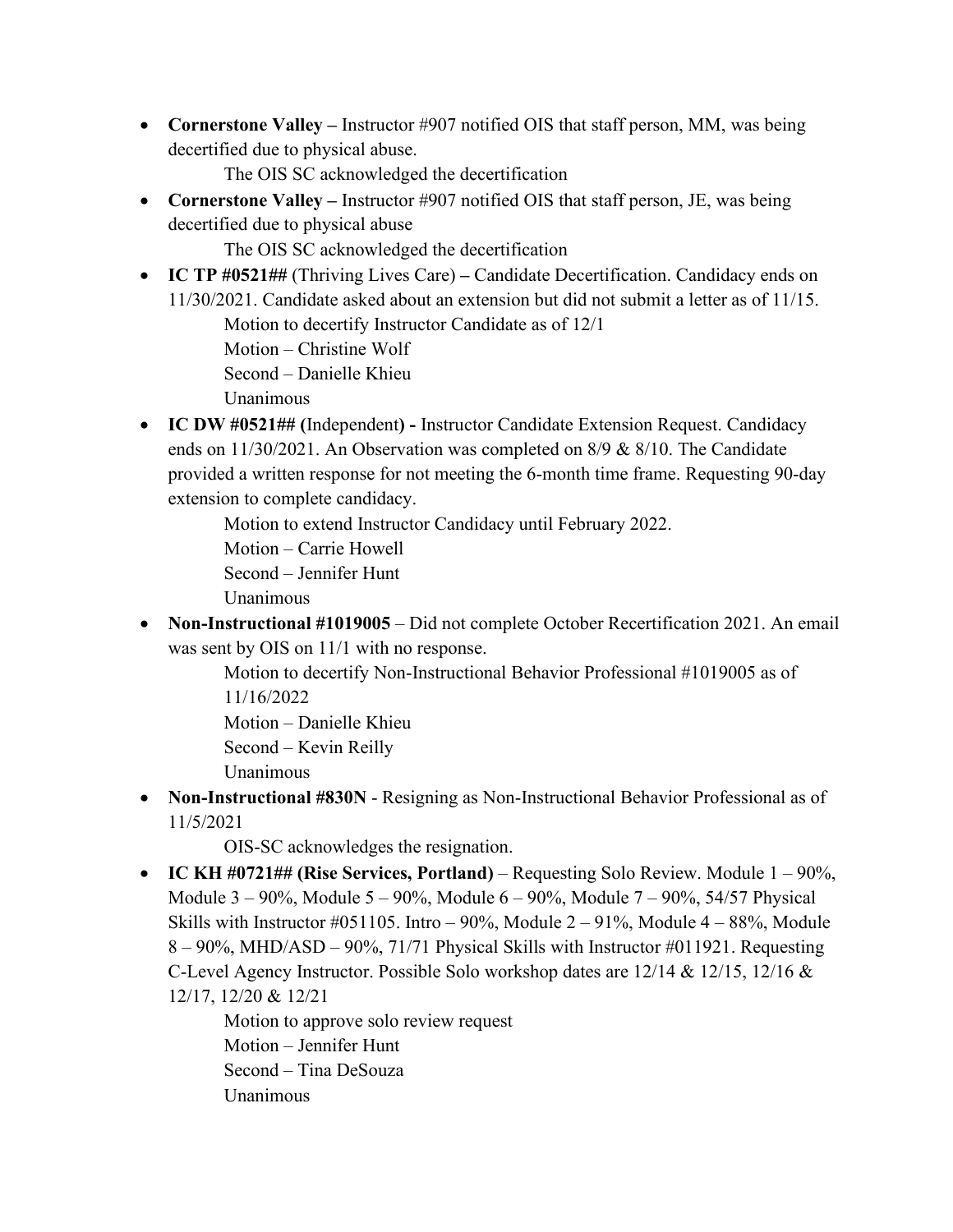- **Instructor #062006** Requesting Parent certification.
	- Motion to approve Parent certification request Motion Jennifer Hunt Second – Joanna Kindell

Unanimous

- **Instructor #128 Requesting Parent certification** Motion to approve Parent certification request Motion – Ali Barresi Second – Nancy Briant Unanimous
- **October Recertification for Non-Instructionals** A concern was raised that the October review was not being completed consistently across all Master/Mentor Instructors. Kevin suggested that it should be just like April Recertification. Christina and other SC members spoke about not always having a third person present. Danielle said the Non-Instructional must show her how to do the technique, assuming the presence of mirroring staff. Jennifer suggests that the Non-Instructional must describe the phantom act. Information on how to complete October Recert with a Non-Instructional will be added to the Mentor Handbook.
- **OIS Curriculum Scenarios –** Scott Sleeman

OIS Project Manager Scott Sleeman asked that each SC member write scenarios for small group discussion at the end of each module. January  $1<sup>st</sup>$  is the due date for submissions. Joanna had concerns about the language of the scenarios and making it fit all audiences.

• **April Recertification 2022 –** Dates need to be determined for February Master/Mentor Workshop and April Recertification

> Scott, Brian, & Carole will be going to Medford on February  $8<sup>th</sup>$  to hold a Master/Mentor workshop. Master/Mentor workshops will be held at ASI-Tigard on February 15 & 16. Tina will set dates for the Central region. Kevin is confirming a space and dates for the Mid-Valley region.

April Recertification will be held in person for 2022 and dates are still being determined. Two SC members had location suggestions if needed.

|                        |                   |                | Renewal   |
|------------------------|-------------------|----------------|-----------|
| Agency                 | <b>Instructor</b> | <b>Initial</b> | Date      |
| Southern Oregon Aspire | SC #357-N         |                | 1/19/2022 |
|                        | IC                |                |           |
| <b>RISE</b>            | #071805           | BN             | 03/2022   |
|                        | <b>RR</b>         |                |           |
| ASI                    | #081908           | GO             | 7/2022    |

#### **Future Modification Renewals:**